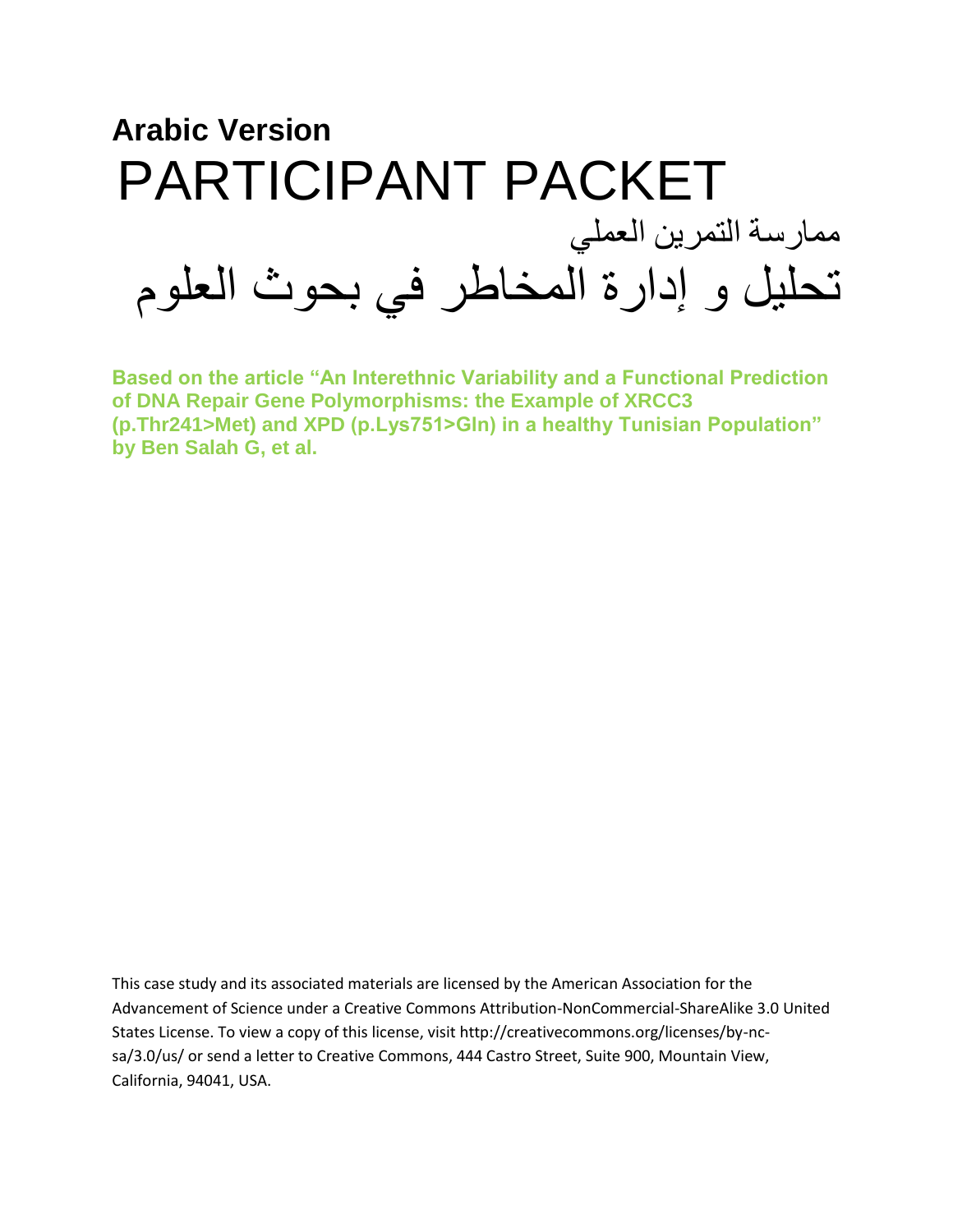| <u>,  ——————————</u>  |                                                                         |                              |                       |
|-----------------------|-------------------------------------------------------------------------|------------------------------|-----------------------|
|                       | مخطط البحوث المسؤولة                                                    |                              |                       |
| سوء السلوك المتعمد    | الإهمال وسوء الممارسة                                                   | أخلاقيات البحوث              |                       |
| سوء الاستخدام<br>سرقة | التزوير، الاحتيال،<br>الانتحال<br>الانتشار البيئي<br>التعرض غير المقصود | استخدام و رعاية<br>الحيوانات | بحوث الكائنات البشرية |

**قائمة مصطلحات الخطر**

### هذ*ه التعريفات من منظمة الصحة العالمية* - العلوم الحياتية المسؤولة عن الأمن الصحي العال*مي: وثيقة إر شادية.*

[http://whqlibdoc.who.int/hq/2010/WHO\\_HSE\\_GAR\\_BDP\\_2010.2\\_eng.pdf](http://whqlibdoc.who.int/hq/2010/WHO_HSE_GAR_BDP_2010.2_eng.pdf)

#### **Subset of Definitions from WHO**

**"Bioethics:** The study of the ethical and moral implications of biological discoveries, biomedical advances and their applications, as in the fields of genetic engineering and drug research."

**"Biorisk:** The risk (risk is a function of likelihood and consequences) that a particular biological event (in the context of this document: naturally occurring diseases, accidents, unexpected discovery, or deliberate misuse of biological agents and toxins), which may affect adversely the health of human populations, may occur. An assessment of these risks can be both quantitative and qualitative."

**"Biorisk reduction:** The reduction of the occurrence of risks associated with exposure to biological agents and toxins, whatever their origin or source, encompassing the full spectrum of biorisks."

**"Laboratory biosafety:** The containment principles, technologies and practices that are implemented to prevent unintentional exposure to biological agents and toxins, or their accidental release."

**"Laboratory biosecurity:** The protection, control and accountability for valuable biological materials within laboratories, in order to prevent their unauthorized access, loss, theft, misuse, diversion or intentional release."

**"Dual-use life sciences research:** Knowledge and technologies generated by legitimate life sciences research that may be appropriated for illegitimate intentions and applications."

**"Research excellence:** Research that is of high quality, ethical, rigorous, original and innovative."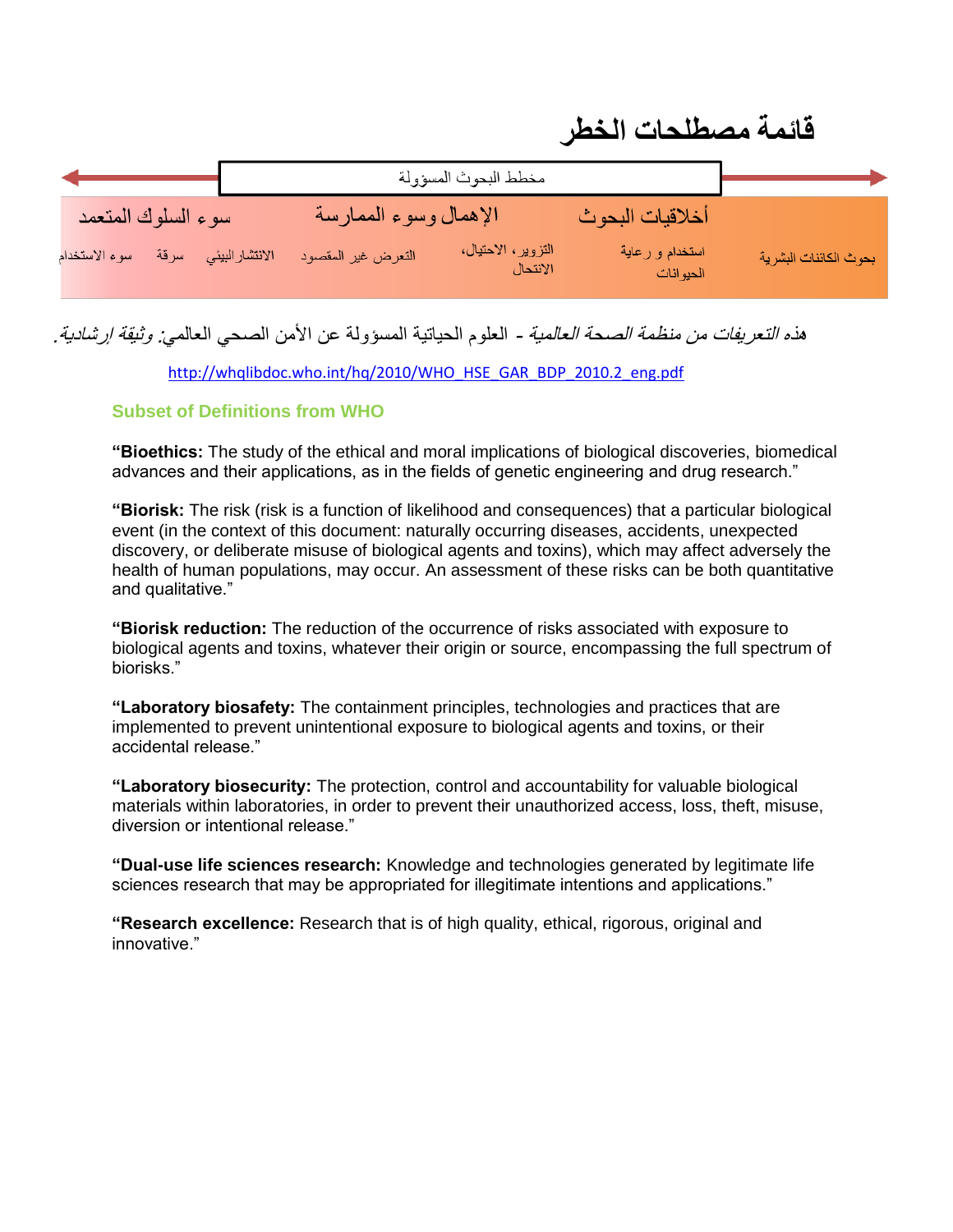#### **Additional Definitions**

The definitions below are from the *U.S. National Academy of Sciences (2009) On Being a Scientist: A Guide to Responsible Conduct of Research: Third Edition.* 

**Research Misconduct:** "Fabrication, falsification, or plagiarism in proposing, performing, or reviewing research or in reporting research results."

**Falsification:** "Manipulating research materials, equipment, or processes, or changing or omitting data or results such that research is not accurately represented in the research record."

**Fabrication:** "making up data or results"

**Plagiarism:** the use "of another person's ideas, processes, results, or works with our giving appropriate credit."

**Protection of Human Subjects:** "Protect the interest of research Subjects" by ensuring "that risks to human participants are minimized; that risks are reasonable given the expected benefits; that the participants or their authorized representatives provide informed consent; that the investigator has informed participants of key elements of the study protocol; and that the privacy of participants and confidentiality of data are maintained."

**Animal Subject Care and Use:** "to establish and maintain proper measures to ensure the appropriate care and use of all animals involved in research, research training, and biological testing." Researchers should consider "reduction in the numbers of animals used, refinement of techniques and procedures to reduce pain and distress, and replacement of conscious living higher animals with insentient material."

**Negligence:** "Haste, carelessness, inattention – any of a number of faults can lead to work that does not meet scientific standards or the practices of a discipline." The definitions below are from the *U.S. National Academy of Sciences (1992) Responsible Science, Volume I: Ensuring the Integrity of the Research Process.* 

**Research Integrity:** "the adherence by scientists and their institutions to honest and verifiable methods in proposing, performing, evaluating, and reporting research activities.

**Research Process:** "the construction of hypotheses; the development of experimental and theoretical paradigms; the collection, analysis, and handling of data; the generation of new ideas, findings, and theories through experimentation and analysis; timely communication and publication; refinement of results through replication and extension of the original work; peer review; and the training and supervision of associates and students.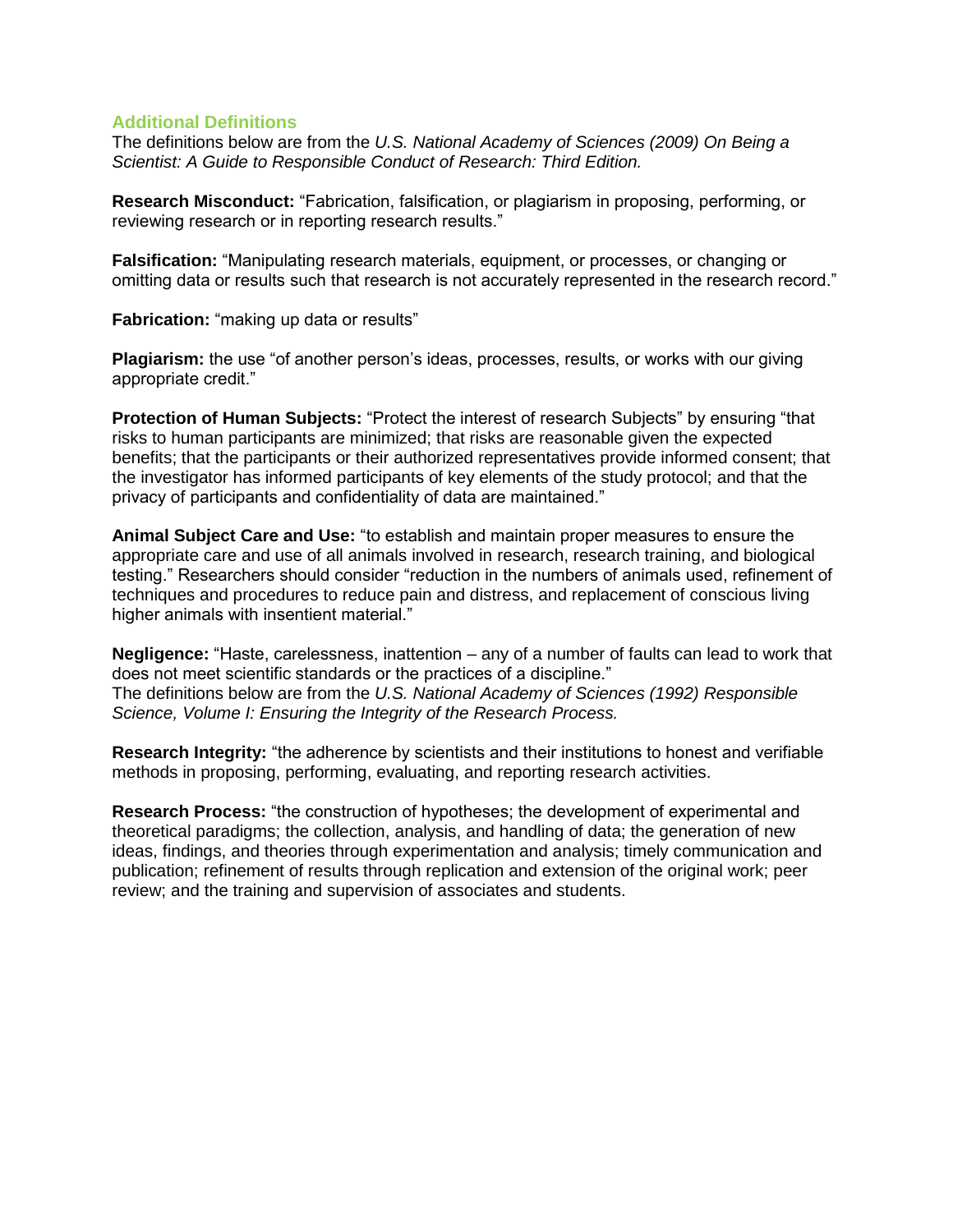ما في المخلفر التي بنيفي إيلاقها للمتاركين<br>في البحرت أو الريلاء من الباحثين خلال المتررع البحرة ؟<br>ما في المخلفر (إن رجنت) التي قد تنتج من تقلب البيلات البحثية أو النتائج؟ ماهي المخاطراتي بينغي إيلاغها البغة الأخلاقيات أو ليان مراجعة البنوت<br>الأخرى قل بند المقرر ما مرض اعتمال حرث المخاطر؟<br>ما هي التواقب المحتملة في حالة حترث المخاطر؟ ما هي المقاطر. المشانة البر بَيْنة باليمت؟ しょうしょう しょうしょう þ י |<br>|יובע קוד ו<br>וויוו ŀ I ŀ ايصال المخاطر/ أو الإيلاغ عنها<br>م تقذ المشروع إدارة المخاطر قدم المنتمورات تحديد المخاطر تقييم المخاطر Đ Ŋ D Ð 至 بتملحه والدهداء وقيعء وقم ببإدارة العشاطن على مدان الحطية

أسئلة تحليل المخاطر

إطار تحليل المخاطر

المخاطر

السلامة اليبولوجية للمقتبر

الأمن البيولوجي للمنتبر حماية الكاثنات البشرية أخلاقيات علم الأحياء حماية الحيوانات تزاهة البعرث

**مخطط تحليل المخاطر**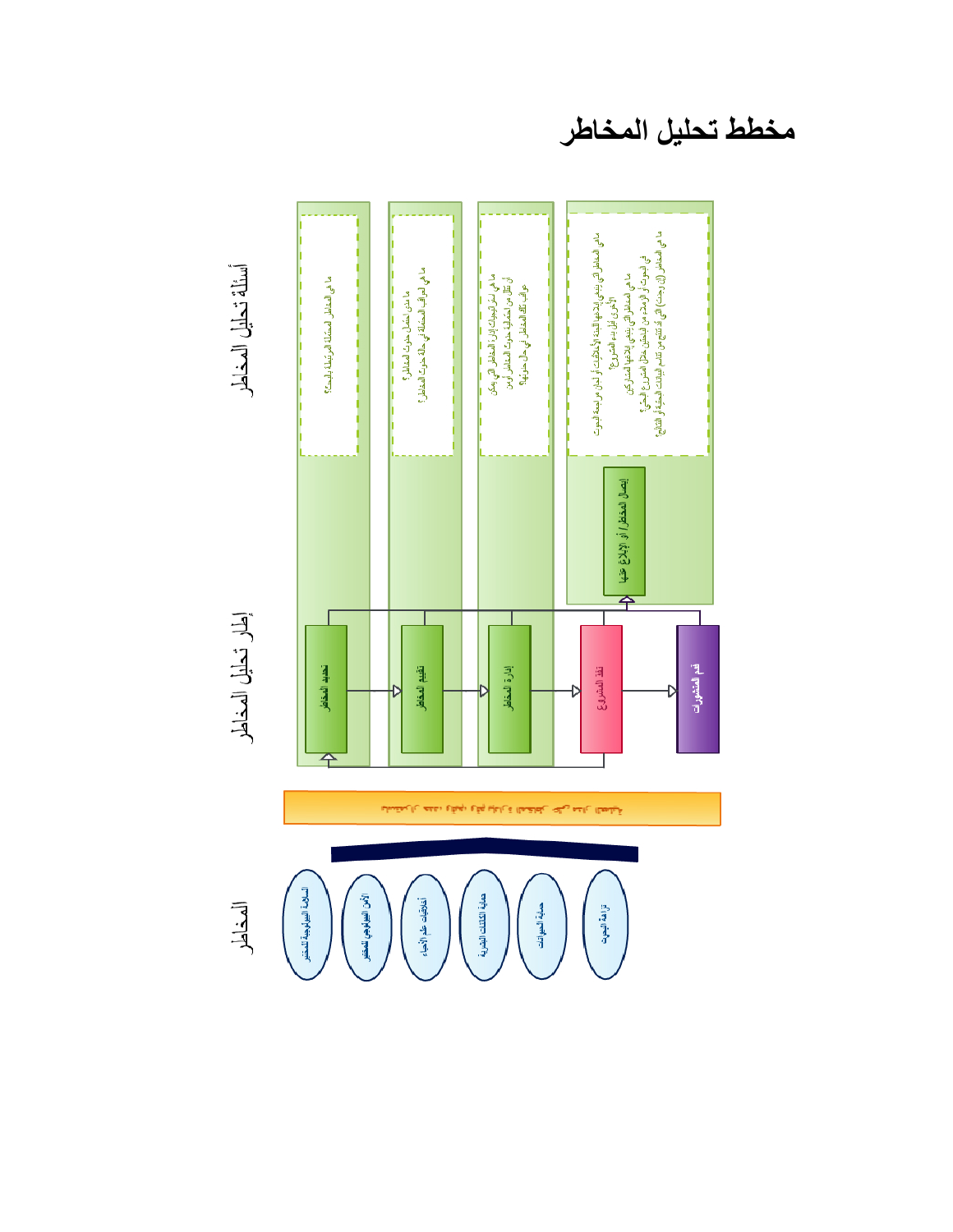### **تحديد المخاطر**

| السوال                                                                                                                      | الاجابة |
|-----------------------------------------------------------------------------------------------------------------------------|---------|
| ما هي مخاطر السلامة البيولوجية المحتملة (إن<br>وجدت) على الباحثين والموظفين (بما في ذلك:<br>جمع ومعالجة عينات الدم البشري)؟ |         |
| ما هي مخاطر السلامة والمخاطر الأخلاقية<br>المحتملة (إن وجدت) على المرضى المشاركين<br>في هذه الدراسة؟                        |         |
| ما هي المخاطر المرتبطة بجمع المعلومات حول<br>المشاركين في الدراسة (إن وجدت) ؟                                               |         |
| هل يمكن استخدام هذا البحث لاحداث ضرر ،<br>إما بسوء استخدام المعلومات البحثية والمواد<br>والنتائج؟                           |         |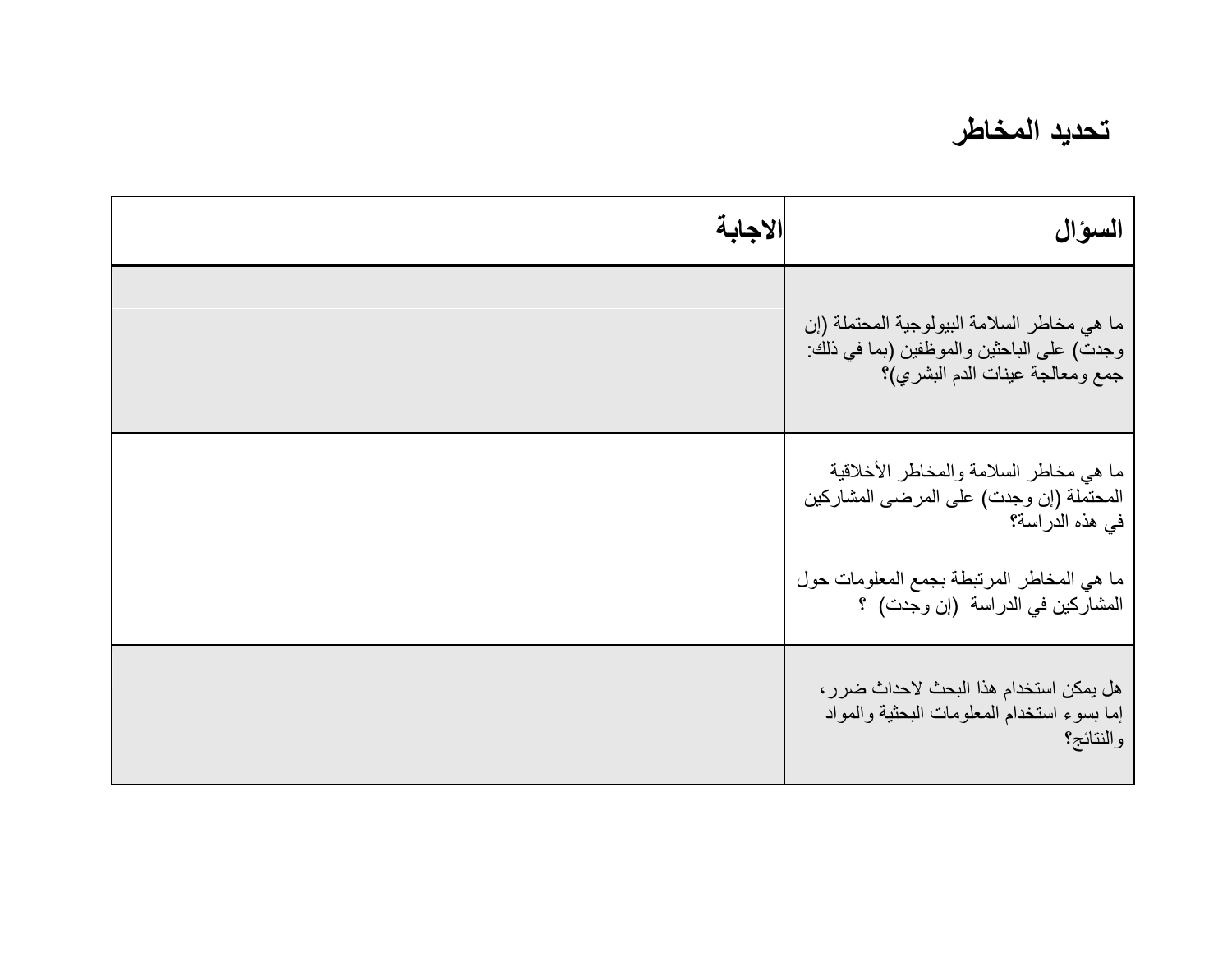**تقييم المخاطر**

| السوال                                                                                                                           | الاجابة |
|----------------------------------------------------------------------------------------------------------------------------------|---------|
| ماهي جوانب أو إجراءات هذا البحث التي قد<br>يكون لها أشد العواقب على المرضى؟ ما هي<br>نلك العواقب وما هو احتمالها؟                |         |
| ماهي جوانب أو إجراءات هذا البحث التي قد<br>يكون لها أشد العواقب على الباحثين؟ ما هي تلك<br>العواقب وما هو احتمالها؟              |         |
| ما هي الموارد والخبرات، والتدريبات،<br>والأدوات التي يمكن أن تكون مفيدة في تقييم<br>المخاطر التي تم تحديدها لهذا المشروع البحثي؟ |         |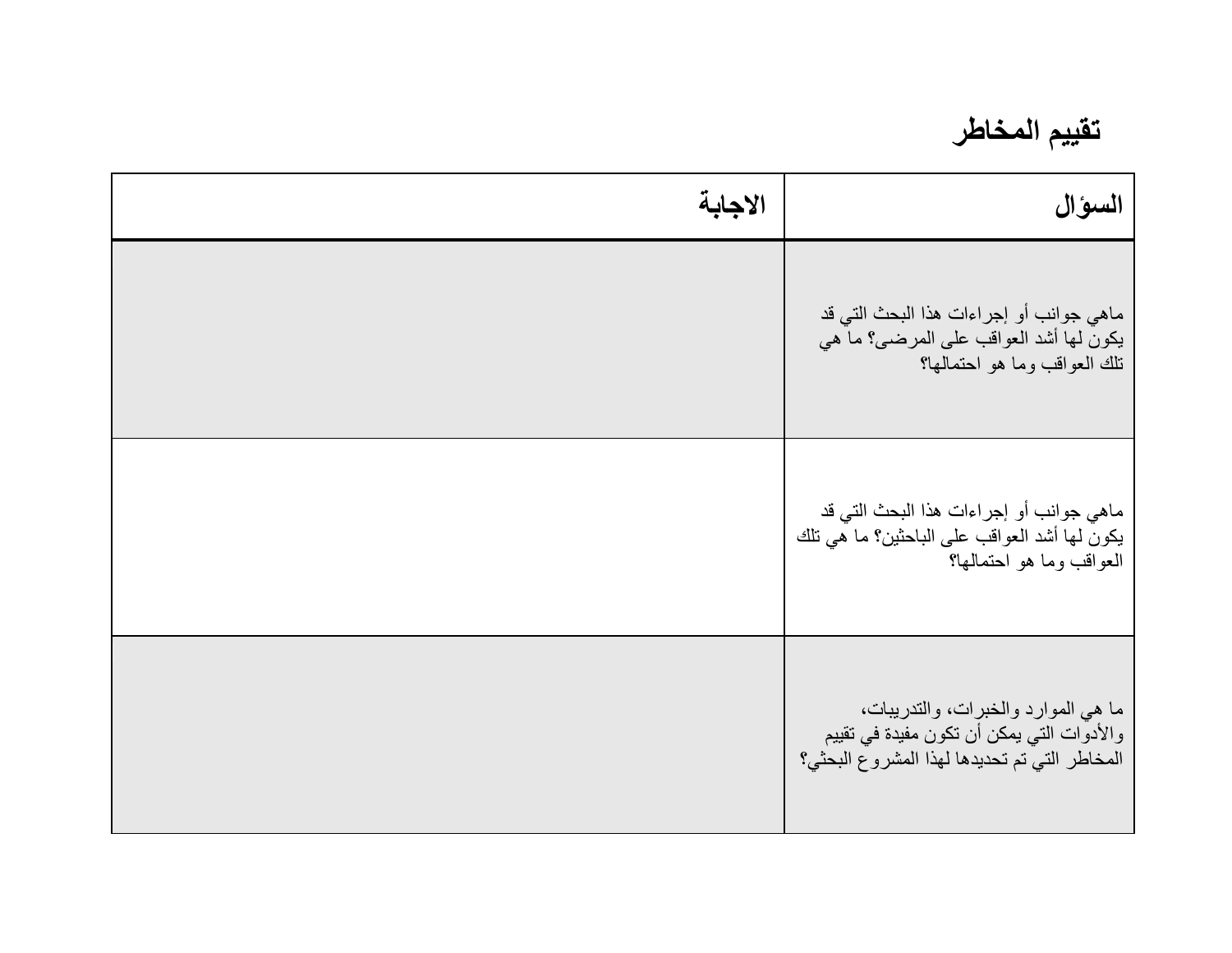**إدارة المخاطر**

| الاجابة | السوال                                                                                                                                                         |
|---------|----------------------------------------------------------------------------------------------------------------------------------------------------------------|
|         | ما هي الأنظمة والقوانين الدولية، المحلية، أو<br>المؤسسية، أو أفضل الممارسات التي يمكن<br>استخدامها لتخفيف المخاطر التي تم تحديدها في<br>هذا المشروع البحثي؟    |
|         | ما هو الحد الأدنى لبروتوكولات السلامة والأمن<br>والبنية التحتية (بما في ذلك المعدات) في المختبر<br>التي يجب أن تكون موجودة قبل البدء في هذا<br>المشروع البحثي؟ |
|         | ما هي الأساليب الإضافية لتي يمكن استخدامها<br>للتخفيف من المخاطر التي تم تحديدها في هذا<br>المشروع البحثي؟                                                     |
|         | ما هي الكفاءات المتخصصة (إن وجدت)<br>والمهارات والتدريبات الضرورية لتنفيذ هذا<br>المشروع البحثي بنجاح؟                                                         |
|         | ما ممكن أن يفعل فريق البحث مسبقا للحد من<br>مخاطر الوصول غير المصرح إلىي المعلومات<br>الشخصية الحساسة؟                                                         |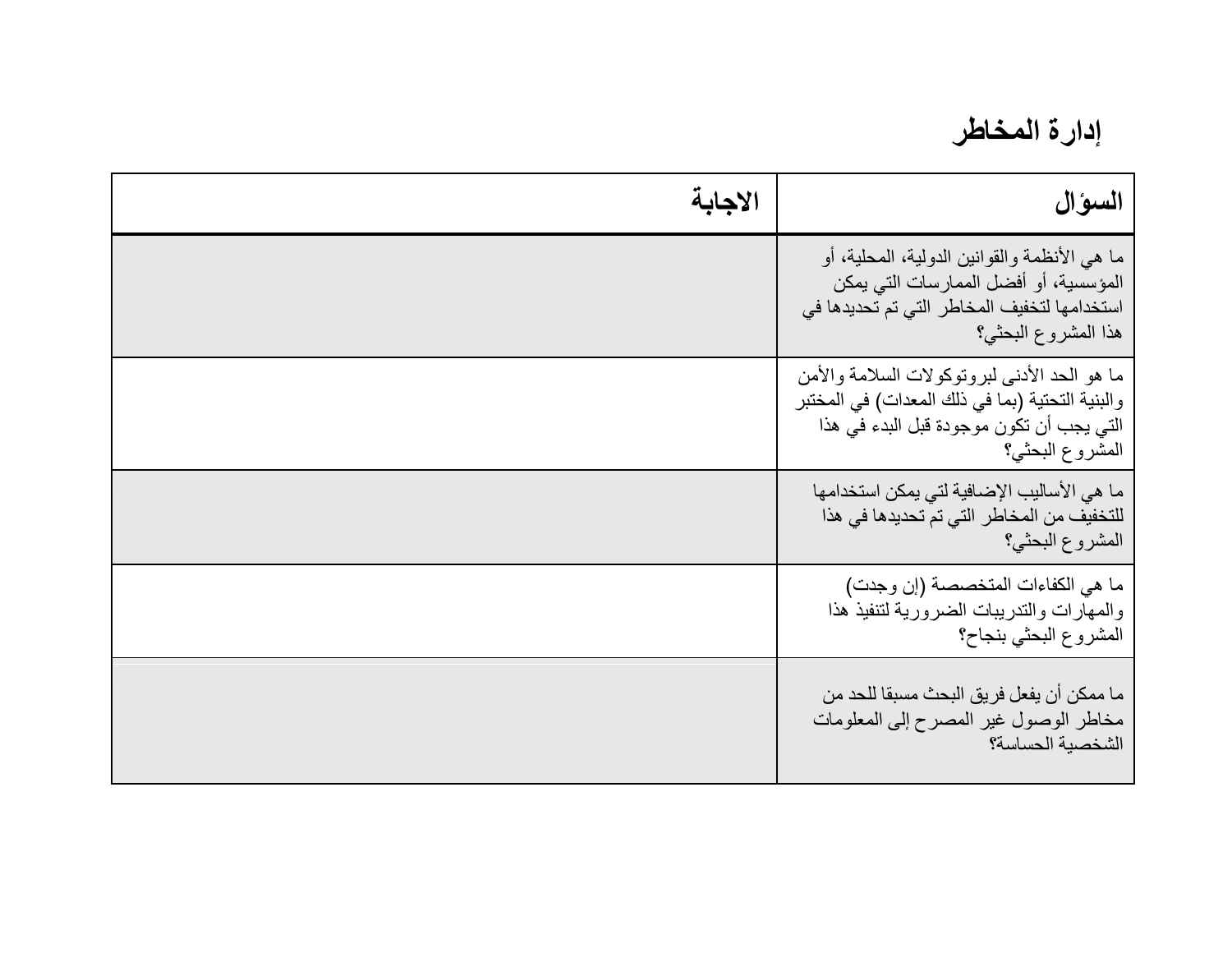# **إيصال/تبليغ المخاطر**

| السوال                                                                                                                                                                                                         | الاجابة |
|----------------------------------------------------------------------------------------------------------------------------------------------------------------------------------------------------------------|---------|
| ما هي المخاطر التي ينبغي أن يتم إيصالها خلال<br>هذا البحث؟ لمن؟                                                                                                                                                |         |
| كيف يمكنك ايصال المخاطر وخطوات إدارة<br>المخاطر لمجلس المراجعة المؤسسية أو للجنة<br>الأخلاقيات ؟                                                                                                               |         |
| ما هي  تدابير  الحماية للبيانات والمعلومات التبي<br>ينبغي أن تنفذ لحماية سلامة المشاركين بالبحوث<br>وعدم الكشف عن هوياتهم؟                                                                                     |         |
| ماهى الحساسيات الاجتماعية والثقافية المرتبطة<br>بهذه الدراسة (ان وجدت)؟ ما هي الأساليب التي<br>يمكن استخدامها للحد من هذه الحساسيات عند<br>مناقشة نتائج البحث في المؤتمر ات، بين باحثي<br>المشروع، وعند النشر؟ |         |
| ما هي الأساليب التي يمكن استخدامها لايصـال أي<br>مخاطر واستراتيجيات تخفيف المخاطر للباحثين<br>الاخرين والعامة؟                                                                                                 |         |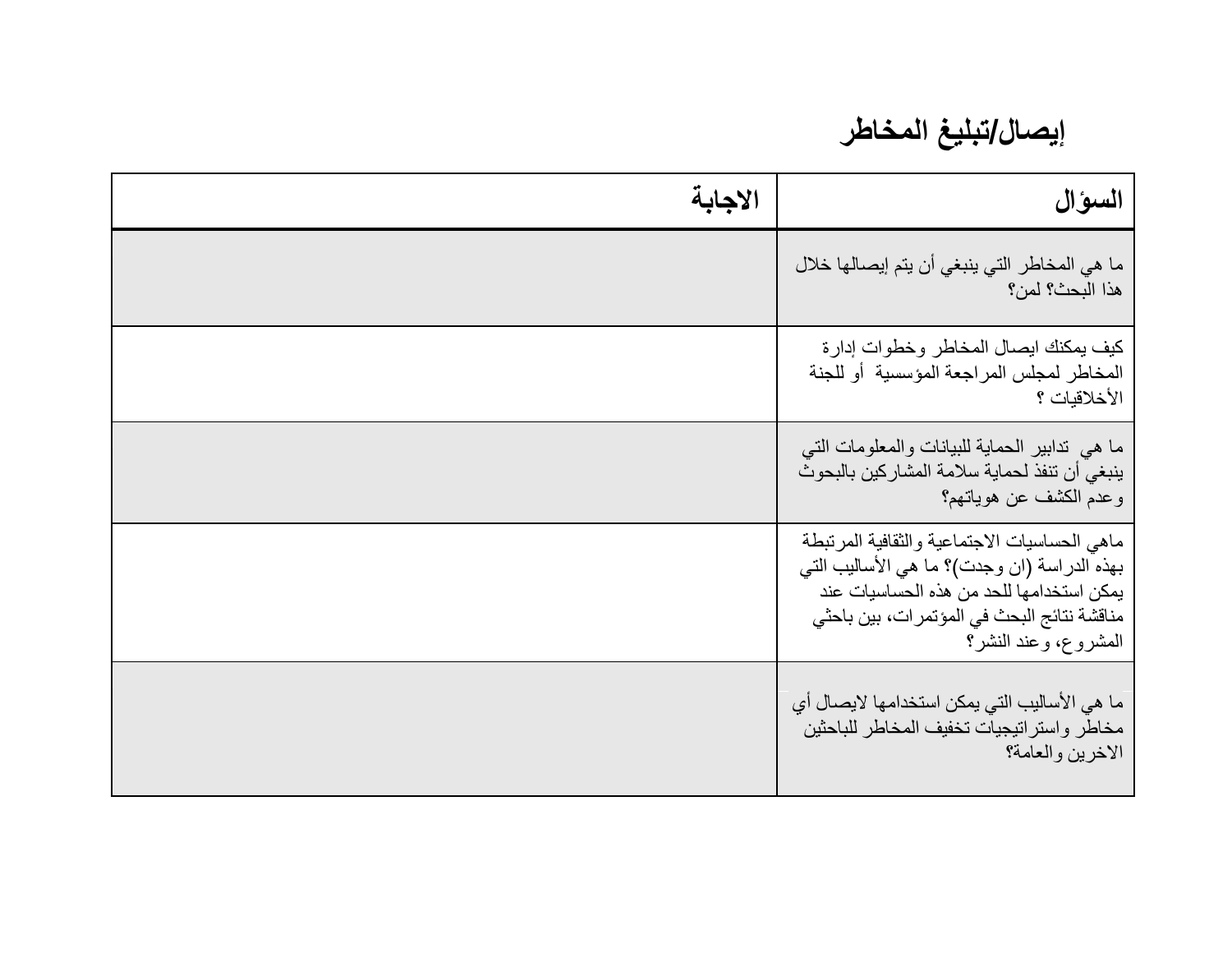## **التمرين النهائي: المخاطر في البحث الخاص بك**

1. تحديد المخاطر: ما هي المخاطر الأساسية التي تواجها في بحثك؟ فكر في المخاطر التي تتعرض لها أنت والباحثين الأخرين والفنيين في ميدان العمل، في العيادة، و/أو في المختبر، والتي يتعرض لها عامة الناس، البيئة واالقتصاد، ومؤسستك، والكائنات البشرية والحيوانية.

2. تقييم المخاطر : ما هي العواقب المترتبة على المخاطر التي تم تحديدها اذا حدثت؟ ما هو تباء على تقييمك للعواقب المحتملة، هل هناك أية مخاطر يمكن أن تضر الناس، والحيوانات، والمحاصيل، أو االقتصاد؟ ما هي الموارد والقدرات والمهارات الالزمة لتخفيف هذه المخاطر؟

3. إدارة المخاطر: ما هي الاستراتيجيات أو الموارد التي يمكنك استخدامها لتقليل أو تخفيف هذه المنبغي أن اللهنا لاستراتيجيات من جودة البحث) للحصول على أفكار عن االستراتيجيات والموارد الممكنة، خذ بعين االعتبار تلك التي تمت مناقشتها في هذا التمرين العملي ومن خبراتك الخاصة. هل هناك أي مخاطرمرتبطة بالبحوث الخاصة بك وال يمكن تخفيفها بشكل كاف؟

4. إي<u>صال المخاطر :</u> ما هي المخاطر (إن وجدت) المرتبطة بإيصال بحثك أثناء تصميمه أو إجرائه؟ ما هي المخاطر(إن وجدت) المرتبطة بإيصال نتائج الأبحاث في المؤتمرات العلمية والمنشورات؟ ما هي الاستراتيجيات التي يمكنك استخدامها لتخفيف هذه المخاطر؟ هل هناك أي جهات معنية يجب عليك مشاركتهم / إبلاغهم عن مخاطر البحوث الخاصة بك؟ وعن نتائجك؟